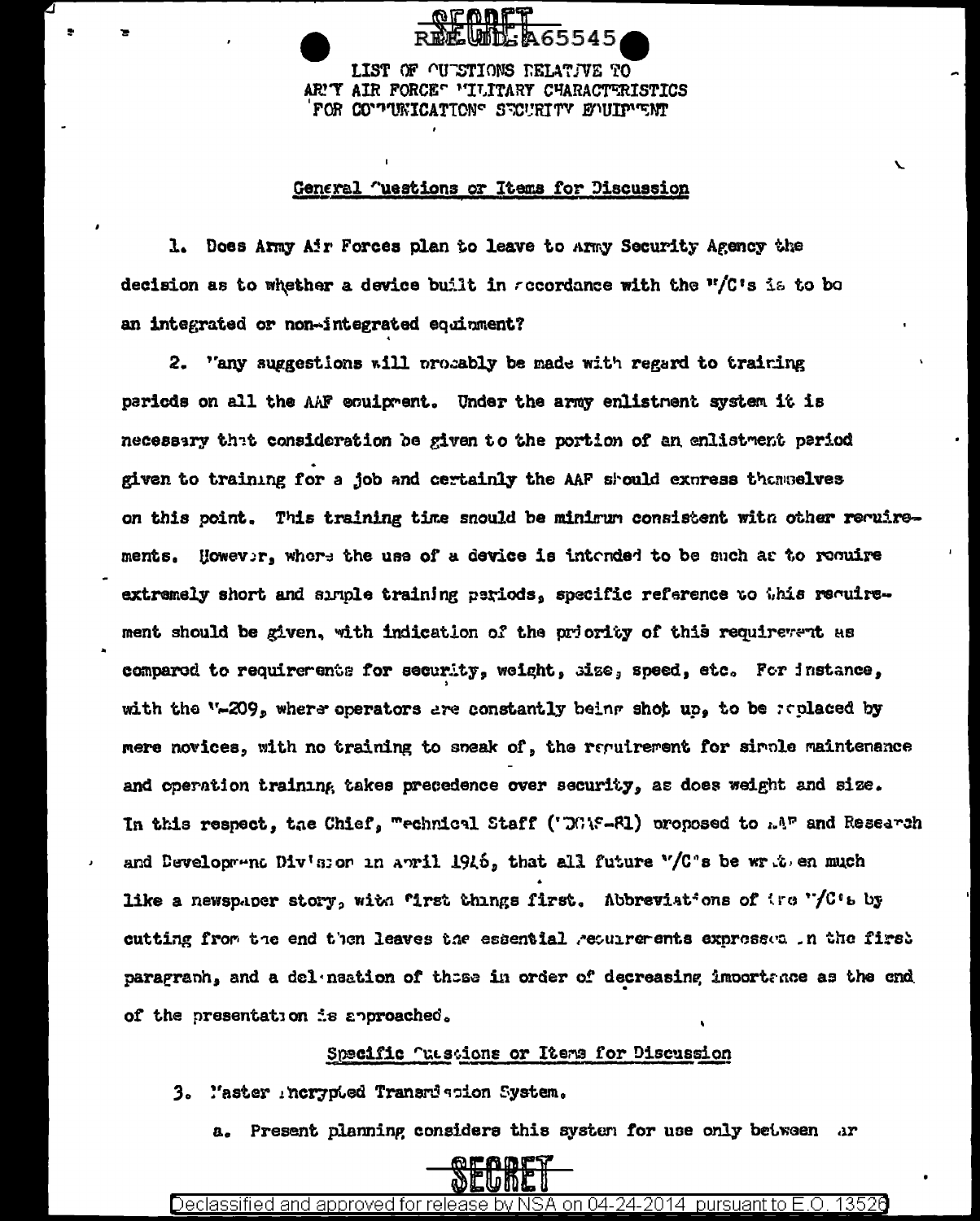LIST OF ARMY AIR FORCES "ILITARY CHARACTERISTICS FOR CO'TUNICATIONS SECURITY EQUIPUENT

General fuestions or Items for Discussion

## m AAF intend to permit ASA to docide whether (a) the devic M/Os will consist of conselidated erypto and communications of (b) they will be erypto-attachments for existing communications equipment?

2. Hany suggestions will probably be made with regard to training periods on all the AAF equipment. Under the army enlistment system it is necessary that consideration be given to the portion of an enlistment period given to training for a job and certainly the AAF should express themselves on this point. This training time should be minimum consistent with other reculrements. However, where the use of a device is intended to be such as to require extremely short and simple training periods, specific reference to this requirement should be given, with indication of the priority of this requirement as compared to requirements for security, weight, size, speed, etc. For instance, with the "-209, where operators are constantly being shot up, to be replaced by mere novices, with no training to soeak of, the recuirement for simple maintenance and operation training takes precedence over security, as does weight and size. In this respect, the Chief, "echnical Staff ("DGAS-81) proposed to AAP and Research" and Development Division in April 1946, that all future MC's be written much like a newspaper story, with first things first. Abbreviations of the "/C's by cutting from the end then leaves the essential requirements expressed in the first paragraph, and a delineation of these in order of decreasing importance as the end of the presentation is approached.

#### Specific Questions or Items for Discussion

3. Master Encrypted Transmission System.

a. Present planning considers this system for use only between Mar

# SECRET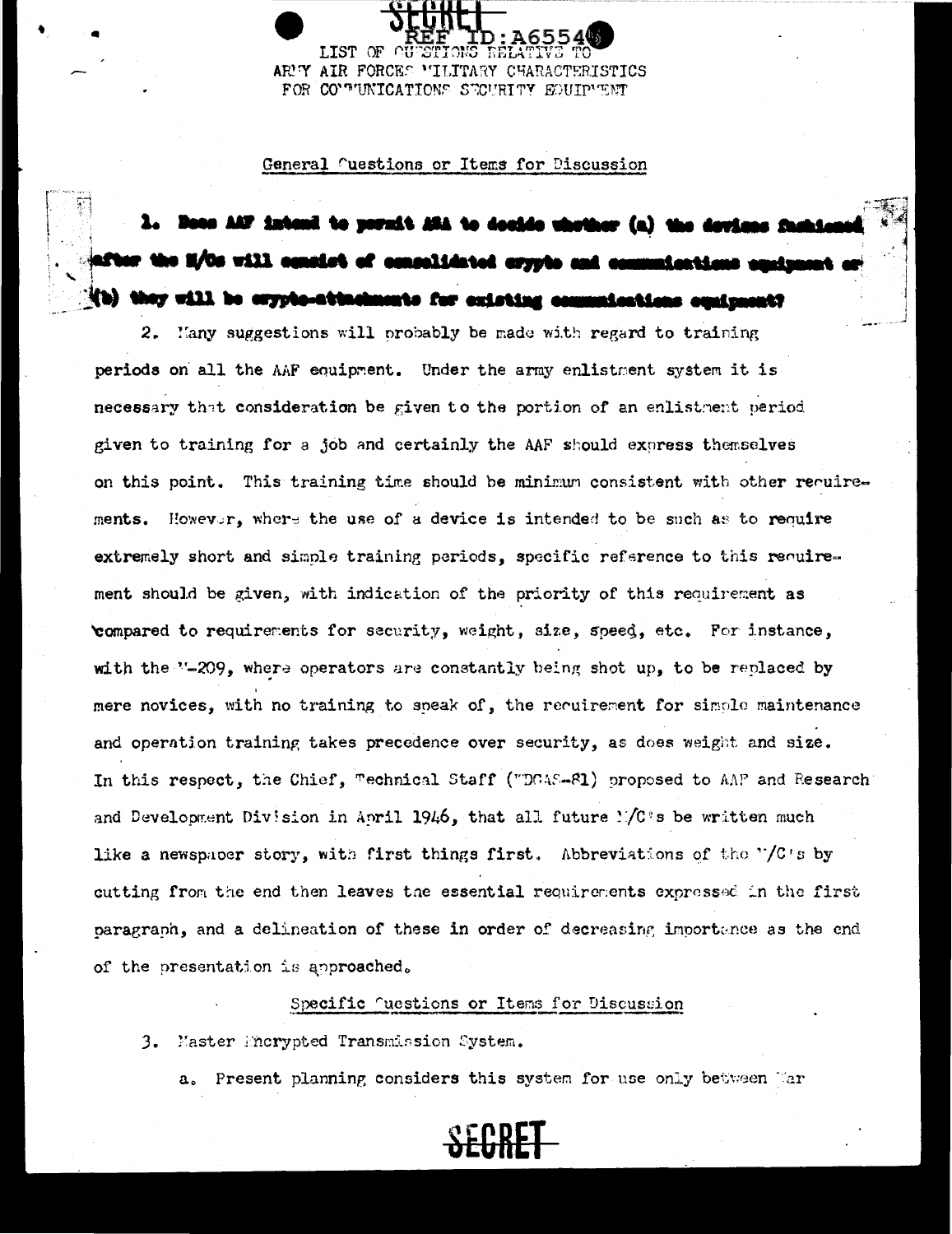Department and theater headquarters. Unless AAF is organized as a separate service, a device under BR II, XI or IX might well fulfill the contemplated requiraments of the AAF.

REPAIR 455545

b. Suggest that in paragraph 1 the term "infinite security" might be replaced by appropriate delineation of "high security" much like the reference in R'R I, Ground Point-to-Point Section of SIGIRA. Security Vivision is reluctant to consider security in terms of infinity.

 $\sim$ c. In paragraph 2f ( $N/C$ 's) suggest "Operate with standard applicable types of signal communications equipment."

4. High-"edium Echelon Literal System.

a. Indication here is for a "black box" that can be used with normal applicable standard Teletypewriter equipment. The "black box" should in no way "prevent" delivery of standard page or tape copy from this equipment, nor hinder the operation of the standard eculpment at the spaed of modern printing telegraphy. Since planning for the future includes 100-150 speed couigments in the teletype field, some "cover" phraseology to guarantee this rapid operation should be included.

b. Reference paragraph 2j (F/C's). Further explanation of "normal teletypewriter power supply" is desirable.

c. Reference paragraph  $2f_s$  ( $\mathbf{F}/\mathbf{C}^*s$ ). It is considered that the direct encryption of numerals, while itself feasible, would cause considerable difficulties in the operation of such a device. The fact that transmission errors will occur in some degree would necessitate the repetition of each numeral in any  $\cdot$ message. When transmission is by radio, this is almost certain to result in message delays and loss of channel time. Errors that may occur in single characters of numerals that are spelled out, however, will not normally cause requests for re-

 $\mathbf{z}$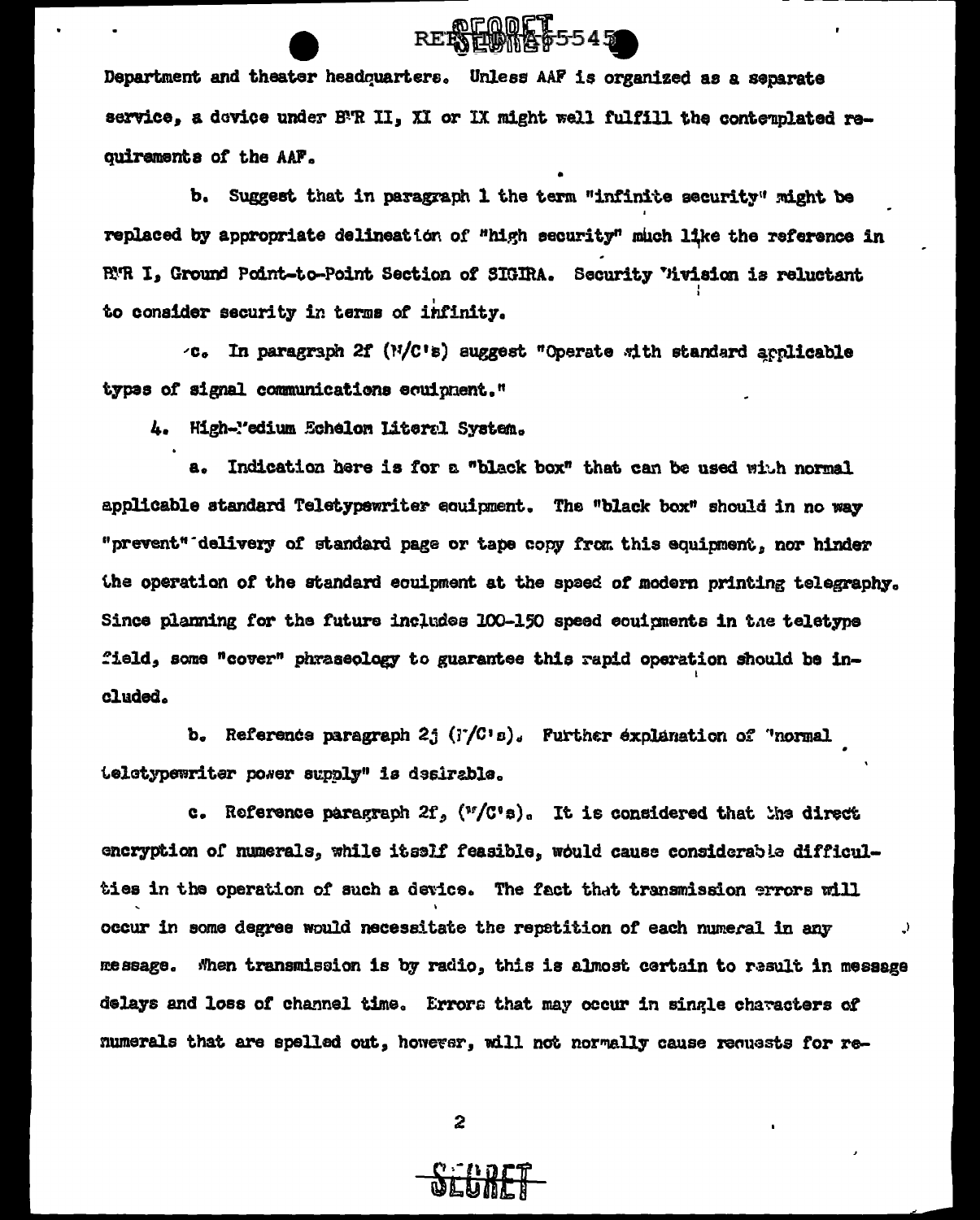## REFOLDING5545

peats. A repeated numeral actually requires a second repetition. if the first repetition differs from the original transmission, in order to determine which is correct.' However, tabulations cannot be handled by spelled out numbers as well as by directly encrypted numerals.

5. Low Echelon Literal Svstem.

a. Reference paragraph 2a ("/C's). Suggest substitution of "Be capable of emergency operation from standard battery supply."

b. Security of this device should be expressed as adequate in terms of the echelon of use. Policy on this matter should be promulgated and the "/C's revised by AAF in accordance with the policy if possible.

c. Reference paragraph  $2e$  ( $v/C$ 's). See paragraph  $hc$  above.

d. Reference paragraph 2j  $('/C's)$ . What is meant by standard military power source?

6. Airborne Literal System.

a. Paragraph &a above applies generally here.

b. Reference paragraph 2; ( $\frac{1}{2}$  ( $\frac{1}{2}$ ) paragraph &c above applies.

c. For reasons unknown, soecific power supply references are not made.

d. Security should be considered on terms of the approved policy, as adecuate for the echelon considered.

7. Special "ission System.

a. Suggest rophrasing of "infinite" security.

b. Reference paragraph 2b ( $\sqrt[12]{C}$ 's) recommend substation of "capable of multiple conference operation."

c. It is understood that paragraph 2h  $(V/C \cap S)$  means that AAF does not want to be limited as to message lengths for each indicator used . . . . they do

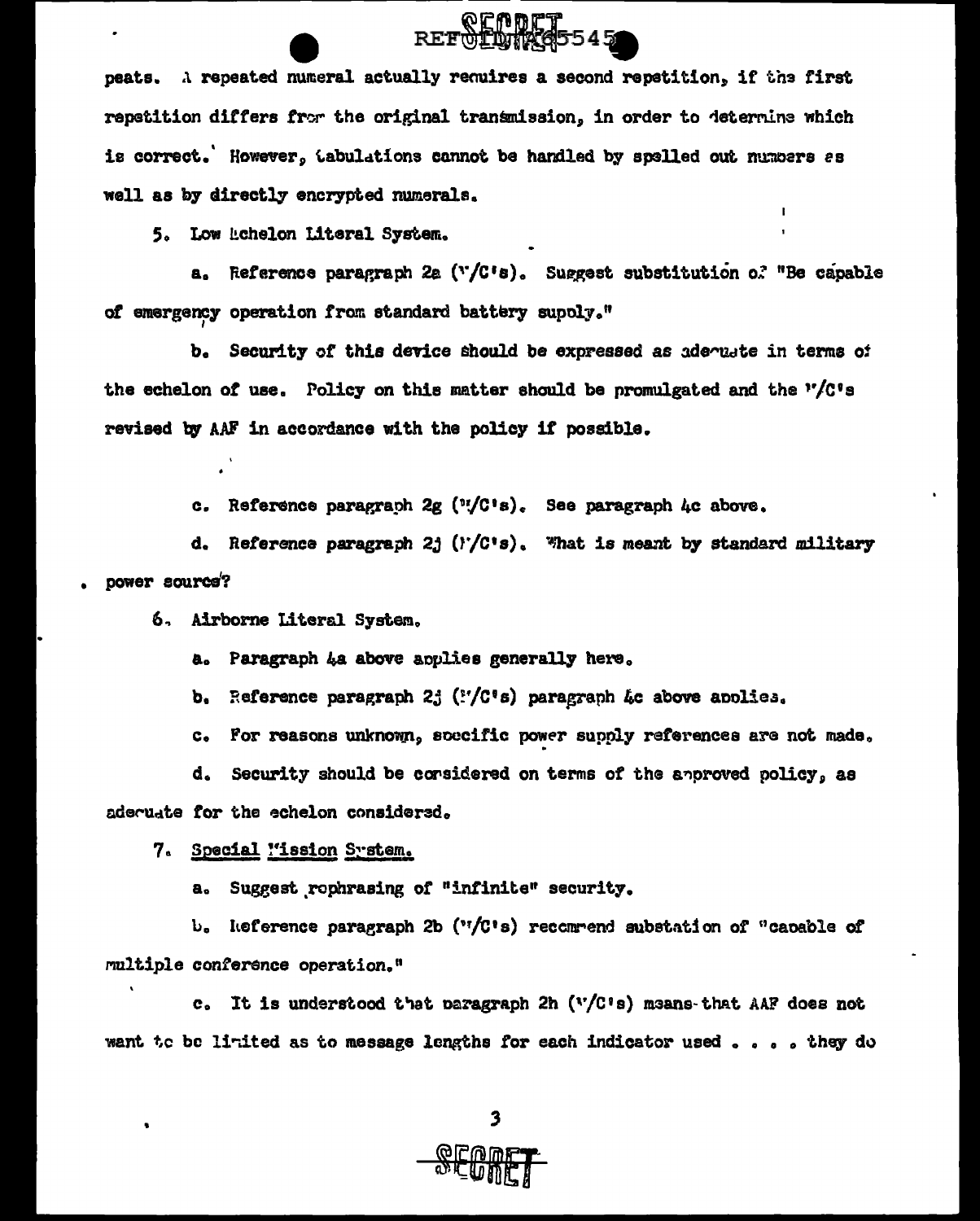not want to have to string out a series of short messares to get a predetermined message length for sending with a given indicator, nor do they wish to have to break or otherwise curtail lengths of messages sent under one indicator. But the wording does not clearly convey this thought.

REF TOLAGE

d. How does "mobile airborne-operation" differ from "airborne operation"?

e. Paragraph Ac above annlies.

f. Further consideration might be given to utilization of a common device for "/C's 5 and 4. "necial "ission System and Airborne Literal System. If this is practicable the advantages are obvious.

8. Aircraft "ovement System.

a. Reference paragraph 2d ("/C's) "Tape" should be modified. Is orinted or punched tape or both intended?

b. Reference paragraph 2e ( $\frac{1}{2}$ ( $\frac{1}{2}$ ) paragraph Ac above anolies.

c. Reference paragraph 3d ("/C's) what is meant by "Normal Code Room Personnel<sup>9</sup> Paragraph 2 above applies.

d. Further amplification of paragraph 1 ("/C's) required.

9. "eather Collecting System,

a. Reference paragraph 1 ("/C's) is not weather traffic sent in all classifications during war time?

b. Reference paragraph 2j ( $\mathbf{v}/\mathbf{C}$ 's) What are the present and anticipated airborne power supplies? Voltages, etc.?

c. Specific reference should be made to a requirement for manual and automatic on-line, and off-line operation,

10. Medium-High Fchelon Ciphony System.

a. Reference paragraph 1 (1'/C's) How about Top Secret?

b. Paragraph 2c  $(V/C^*s)$  might be more clearly stated to indicate that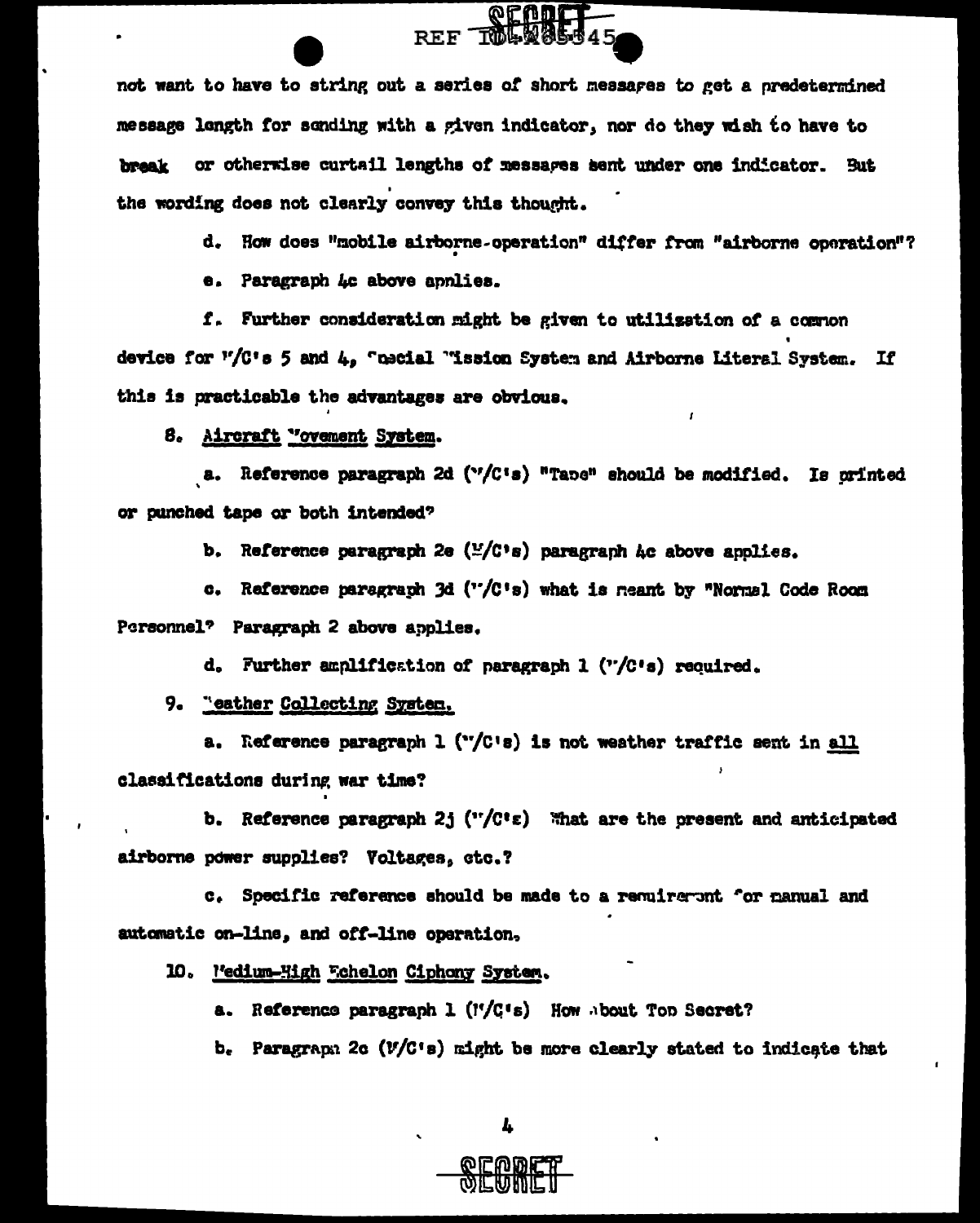**REMOVE 365549** 

c. Reference 3c ("/C's) Suggest maximum weights, sizes, etc. be given. "hat is, or more appropriately, what will be the limitations as to weight and size placed on items to be transported by "standard cargo aircraft"?

11. Airborne Ciphony Equippent.

a. Reference paragraph  $2b$  ( $\sqrt{c}$ 's) Since the cryptographic equipment will supply a signal for modulation only to the radio transmitter and since the transmitted signal will therefore be a characteristic of the radio transmitter and not of the ciphony converter it is rather difficult to see how the converter may supply a signal that will hot be unduly affected by atmospherics and interference.

b. Reference paragraph 21  $('/C's)$  Vague. Does this mean standard airborne power supply? If so, what are standard airborne cower supplies? "hat trend will they take in the future?

c. Reference paragraph 2k ("/C's) The airforce eoui ment would be held by ground force units with which the Air Torce unit wished to communicate. This equipment supplies a signal for modulation by HF line-of-sight command radio sets, whereas normal ground units cannot use HF line-of-sight transmissions except for short distances or to aircraft. Therefore the AAF equigment would rork with identical equipment issued to ACF units that need it.

d. Reference paragraph 2p ("/C's) ""inimum "lag" probably would do better than "no lag" if technical correctness is desired.

12. High-"edium Echelon Cifax Equipment.

a. Reference paragraph 2a and 2f ("/C's) These right be stated thusly: Not adversely affect the traffic handling canacity, operating range, or intelligibility normally afforded by any transmission system with which it is used.

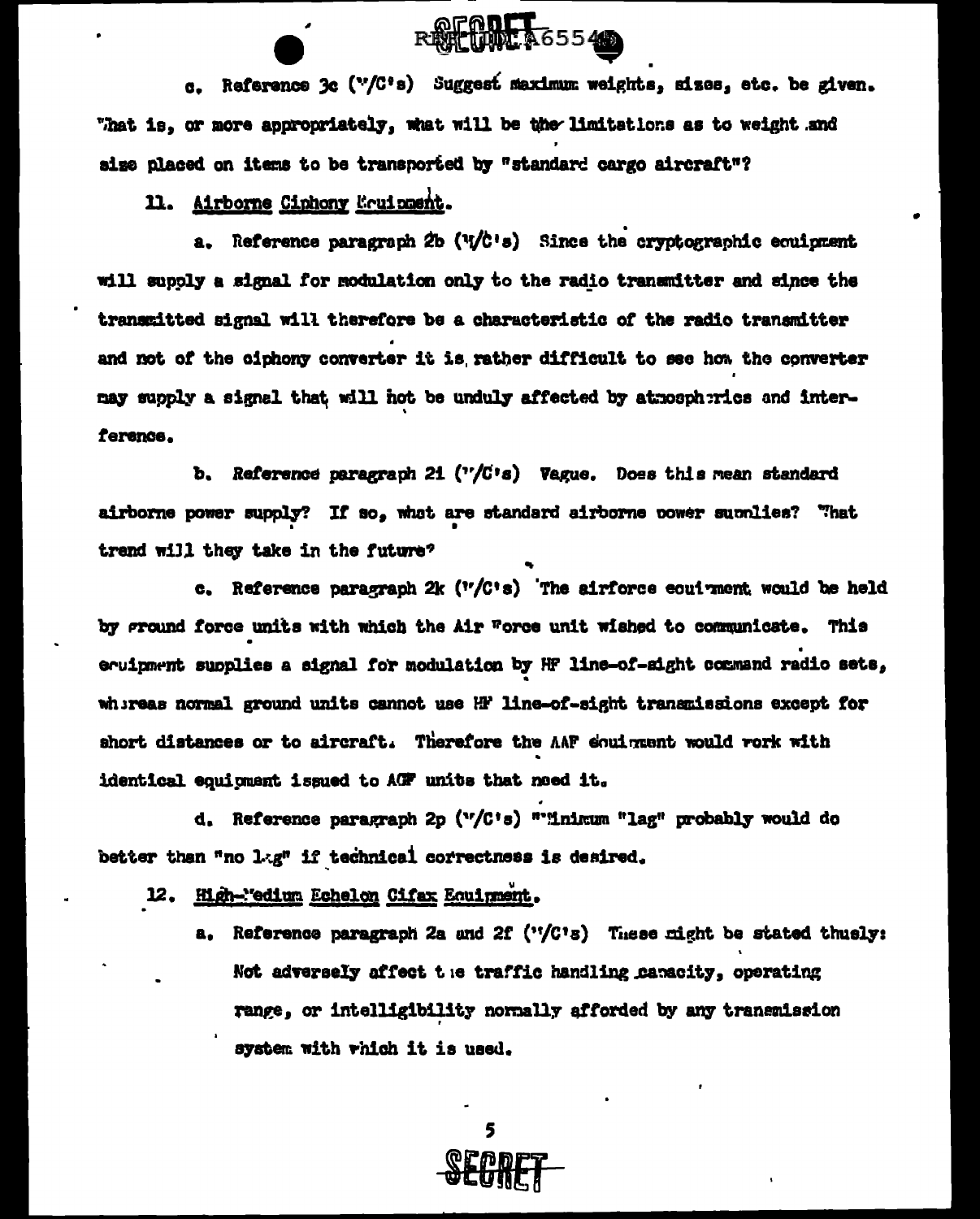b. Rafertude paragraph 2j (M/C's) Information is not sufficiently definite. Normal voice circuits may be split as to bandwidths, that is, having bandwidths of 1600 CFS and circuits of this type vill not permit facsimile transmission. This characteristic might properly state definitely the parmissible frequency allocation.

orndc

REF

c. Reference paragraph 2c and 2d (M/C's) Here, again, the "black box" idea is advanced. The security equipment should not, when used with facaimile equipment that can meet 2c and 2d (M/C<sup>1</sup>2), in any way prevent the facsimile equipment from doing this. Perhaps a rewording is in order.

13. Airborne and Low Echelon Cifax Svetex.

Reference paragraph 2a and 2f (M/C's) see paragraph 12a above. a.,

Is this to be as "integrated" or "black box" type of equipment? ъ.

Reference 3b (M/C's) There is that "mobile airborne operation **.** 

amini

d. Socurity should be expressed in tarms of the "adequate" policy paper, or at least an understanding should be wiched.

14. Would it be advisable to try to standardize, the order of presentation of the information much in the manner used in preparing the two redrafts attached as TAB A and B? Can consideration be given at this time to writing the M/C's with "first" things first? Obviously, in some M/C's weight and sise are more important than d. gree of security or speed of operation and vice verse. Can seme expression of this relation be included in the  $0/C$ 's?

 $2$  incls

- M/C's for Medium-High Echelon Ciphony System (TAB A)
- M/C's for Airborne Ciphony 2. System (TAB B)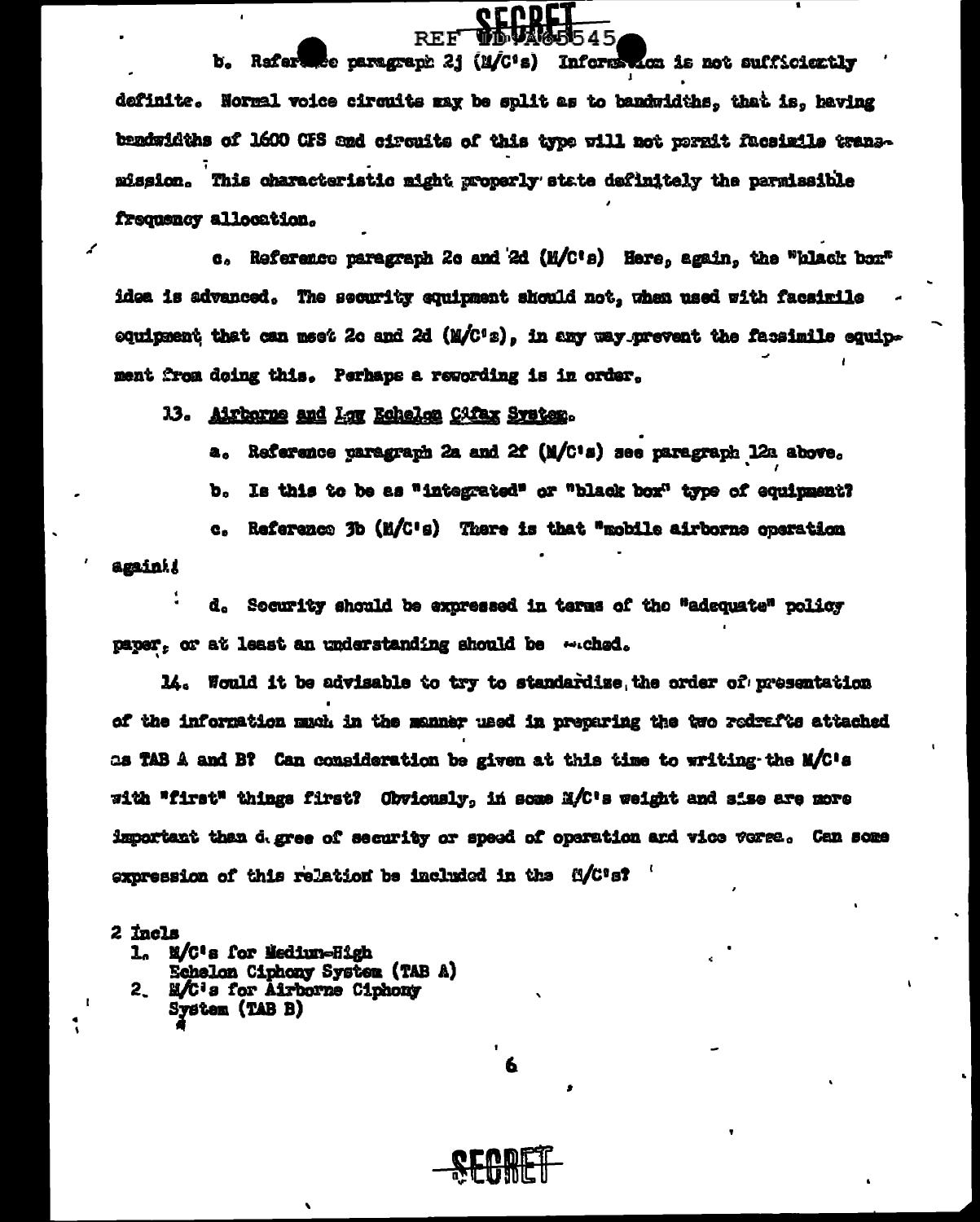MILITARY CHARACTERISTICS FOR MEDIUM-HIGH ECHELON CIPHONY SYSTEM

#### **CONVERTER**

#### 1. GENERAL REQUIREMENTS

Air Foress has a requirement for voice secreoy equipment for command and conference purposes among high and medium echelone. This equipment will be designed to afford security from enemy amalysis to voice wire and radio communications of classifications including SECRET and TOP SECRET.

#### 2. OPERATIONAL CHARACTERISTICS

This equipment shall:

a. Not adversely affect the traffic handling capacity, operating range, or intelligibility normally afforded by any transmission system with which it is used.

b. Bé so constructed that knowledge of the general crypto-systems and/or possession of the equipment will not compromise the aecurity of the communications.

c. Be so constructed so that the specific key may be readily changeable by the operating personnel.

d. Emit a clear, strident warning to both subscriber and attendant **when transmission** in the clear is occurring.

e. Be provided with a simple emergency destruction means.

f. Operate successfully with appropriate types of standard military radio sets intended for voice transmission and with wire telephone equipment having a transmission band width of at least 3000 cycles per second without modification of either.

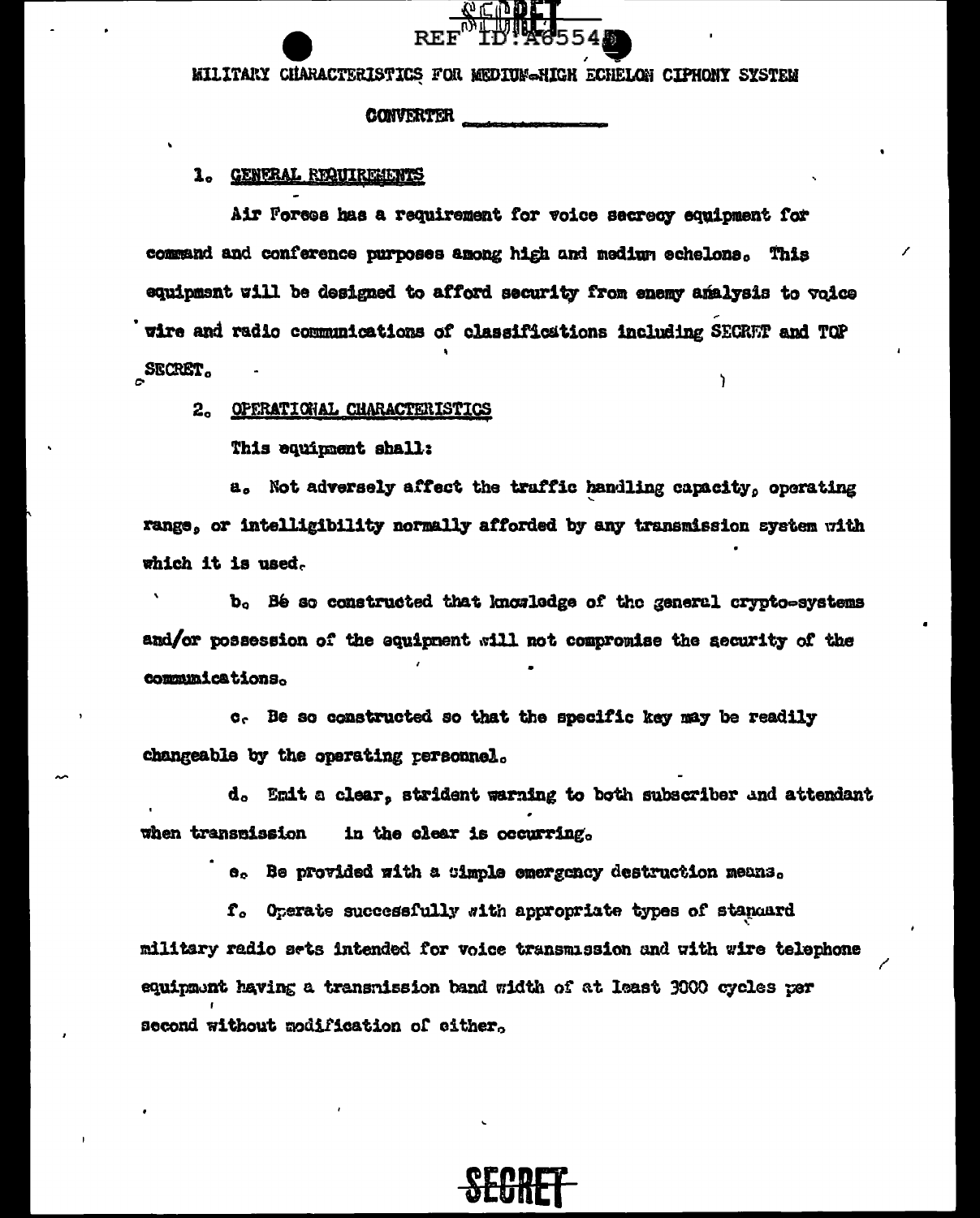### 2. OPERATIONAL CHARACTERISTICS (Cont'd)

g. Be operable from a standard telephone handset if consistent with other characteristics.

**OFODET**<br>RAEUIQ:1A65545

h. Provide for multi-station net operation.

1. Provide for multi-subscriber operation off one terminal.

j. Be operable from a 115/230 volt 50/60 cyclo power source and be provided with a standard power plant capable of continuous operation.

k. Be eperable with corresponding Army Ground Porces equipment.

#### 3. PHYSICAL CHARACTERISTICS

a, The converter shall be light, sturdy, compact and of the simplest possible design consistent with other requirements.

b. The converter sh.11 be housed in a submersion-proof carrying-case or cases which are of a sufficiently rugged and weather-proof construction to withstand normal usage in the field.

 $c_{\circ}$  The converter and power source shall be transportable in any  $'$ standard cargo aircraft.

d. All components shall be so constructed as to be capable of operation and storage under all climatic conditions to be encountered in the field.

e. The converter shall be separable into components each not to exceed a two-man load.

f. It shall be capable of being installed by two men.

g. It shall not require close control of unbient temperature by operating personnel.

h. It shall be capable of being installed and operated in any shelter suitable to the installation of comparable communications equipment.

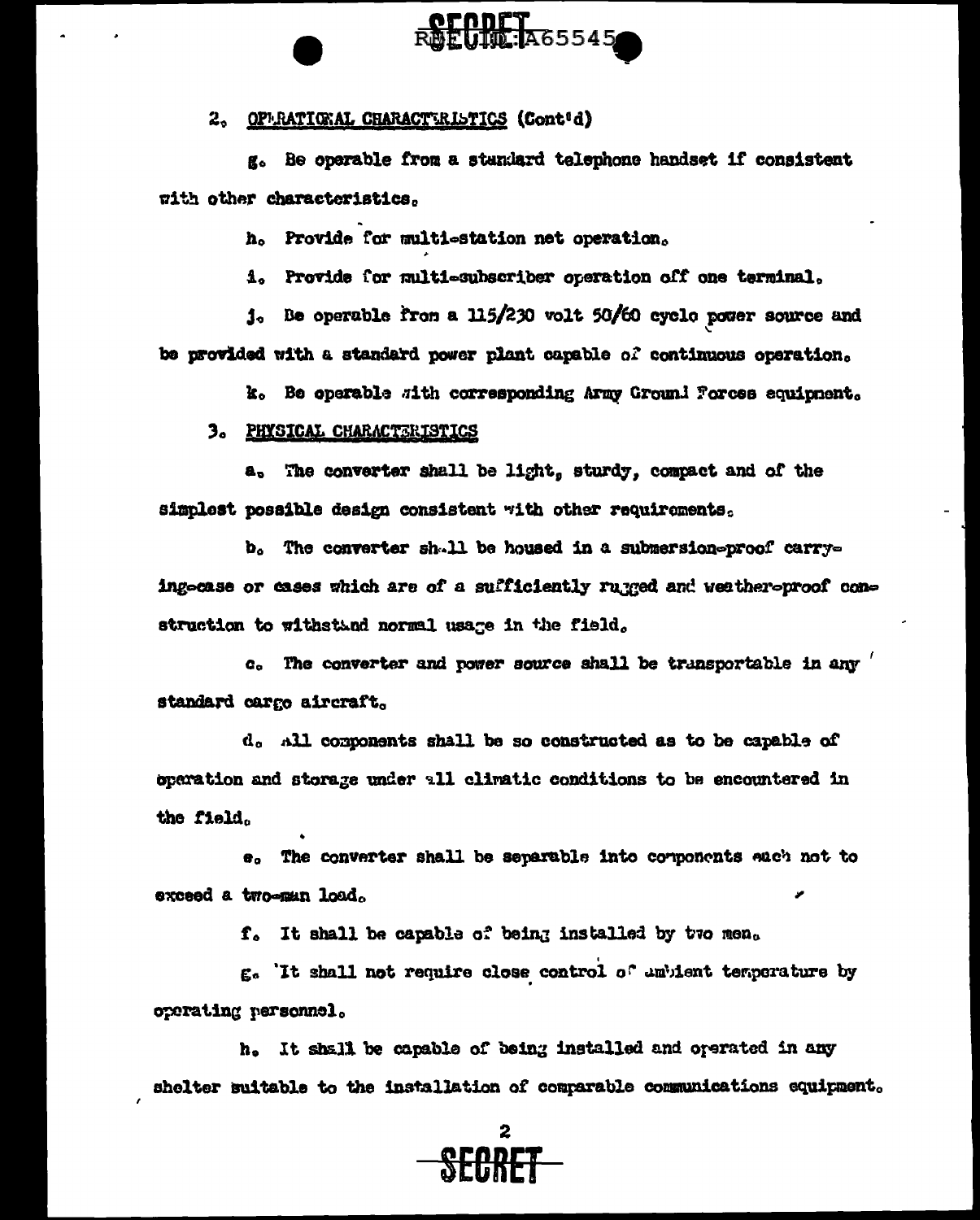

 $\lambda$ 

#### TRAILING REQUIRENTIES 4.

The training for operating and maintenance parsonnel for this equipment shall be the minimum consistent with other requirements.

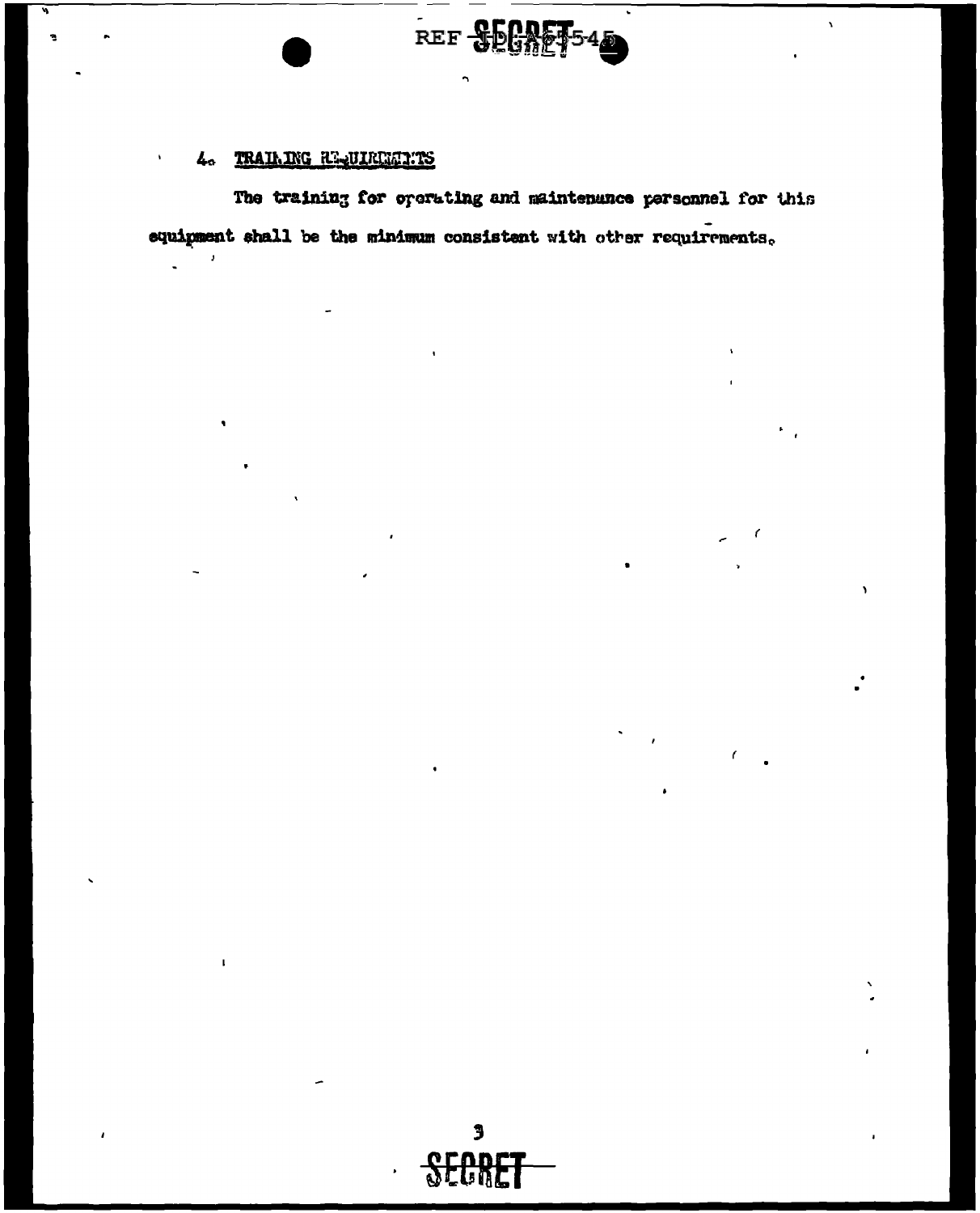#### HILITARY CHARACTERISTICS FOR AIRBORNE CIPHONY SYSTEM

**CONVERTER** 

#### 1. GENERAL REQUIREMENTS

Air Forces has a requirement for voice secrecy equipment for use in low echelons point-to-point, air-to-air, and air-to-ground communications providing security to include the minimum classification of CONFIDENTIAL and which is an integral part of aircraft command communications equipment.

2. OPERATIONAL CHARACTERISTICS

This equipment shall:

a. Not adversely affect the traffic handling capacity, operating range, or intelligibility normally afforded by any transmission system with which it is used.

b. Be so constructed that knowledge of the general crypto-systems and/or possession of the equipment will not compromise the security of the communications.

c. Be so constructed so that the specific key may be readily changeable by the operating personnel.

- d. Be an integral part of aircraft command radio equipment.
- Be outrable from a standard microphone.  $a_{\alpha}$
- f. Provide for multiestation operation.
- Be operable from standard povor available in military aircraft. g,
- h. Not require constant control of synchronization.
- 1. Be operable with Air Forces equipment when held by Ground Forces.
- j. Be usable for point-to-point low echelon voice truffic.

k. Be capable of hardling highly stereotyped airetoeair and aire to-ground voice weather messages.